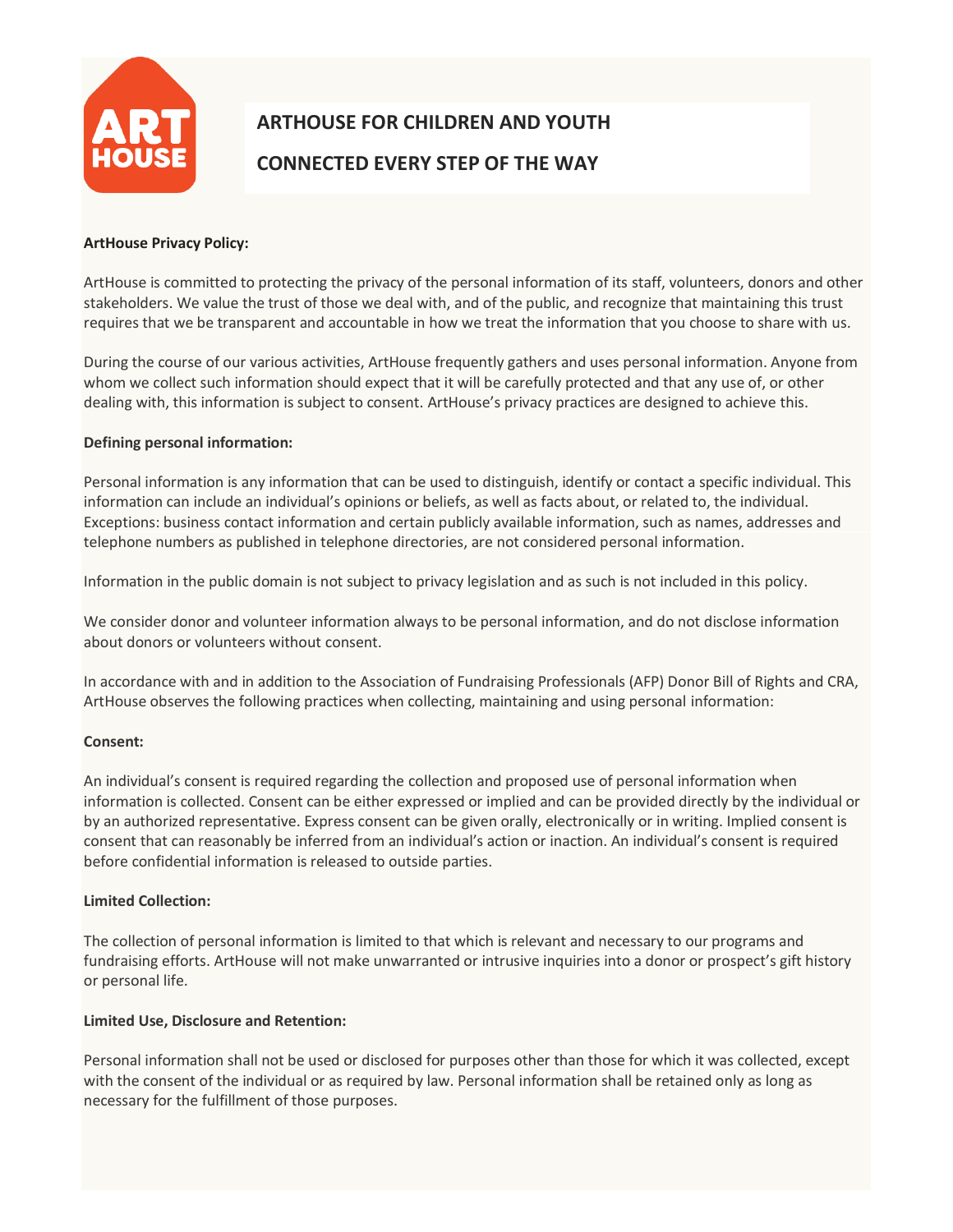## **Accuracy:**

Personal information shall be as complete, accurate and up-to-date as possible. Donors are encouraged to review, correct and update personal information.

# **Security Safeguards:**

Personal information gathered by ArtHouse shall be kept in confidence. ArtHouse personnel shall be authorized to access personal information based only on their need to deal with the information for the reason(s) for which it was obtained.

Appropriate physical and electronic measures shall be used to ensure personal information is secure. Access to donor and volunteer records shall be limited to those who require such information to fulfil their job responsibilities. Special protection shall be given to all records pertaining to anonymous donors. The confidentiality of donor and volunteer records shall continue after the relationship with the individual has ended.

# **Confidentiality:**

Donors who request that their name and/or the amount of the gift not be publicly released shall remain anonymous.

# **Openness:**

Upon request, individuals shall be given access to the information in their donor record.

Further information on privacy and your rights in regard to your personal information may be found on the website of the Privacy Commissioner of Canada a[t www.priv.gc.ca.](http://www.priv.gc.ca/)

## **Conclusion:**

This Privacy Policy is representative of the high standards of governance we have established to ensure that ArtHouse is fully accountable to all of its stakeholders and is available for public viewing on our Website and/or by contacting ArtHouse at:

ArtHouse – 115 George Street – Suite 522 – Oakville, Ontario L6J 0A2 – [www.arthouseh](http://www.arthouse/)alton.com

- Contact Don Pangman at [don@arthousehalton.com](mailto:don@arthousehalton.com) or at 905-467-8551, or;
- Contact Gemma Hagerman a[t gemma@arthousehalton.com](mailto:gemma@arthousehalton.com) or 647-869-3009

# **OUR VISION** – Connected Every Step of the Way

**OUR MISSION** - ArtHouse is a Halton based charitable organization that provides FREE arts-based programs for children and youth age 7-17 who have little or no access to fee-related activities. We nurture the wellbeing of the Whole Child every step of the way – unconditionally – in an atmosphere that is supportive and safe.

**OUR APPROACH** – through the ArtHouse Front of the Line Program and working collaboratively with Community Based Agencies, we provide priority registration for children from our community's most vulnerable families.

**OUR PURPOSE** - Our goal has always been to deliver consistent, safe programming to our most vulnerable young people with the support of strong role-model relationships. In addition to our Arts-related Programs, our work includes homework help, cooking, gardening, environmental education and maybe just a great conversation. ArtHouse is often the child's only extra-curricular activity and, we may well be the only outsider with whom they feel truly comfortable.